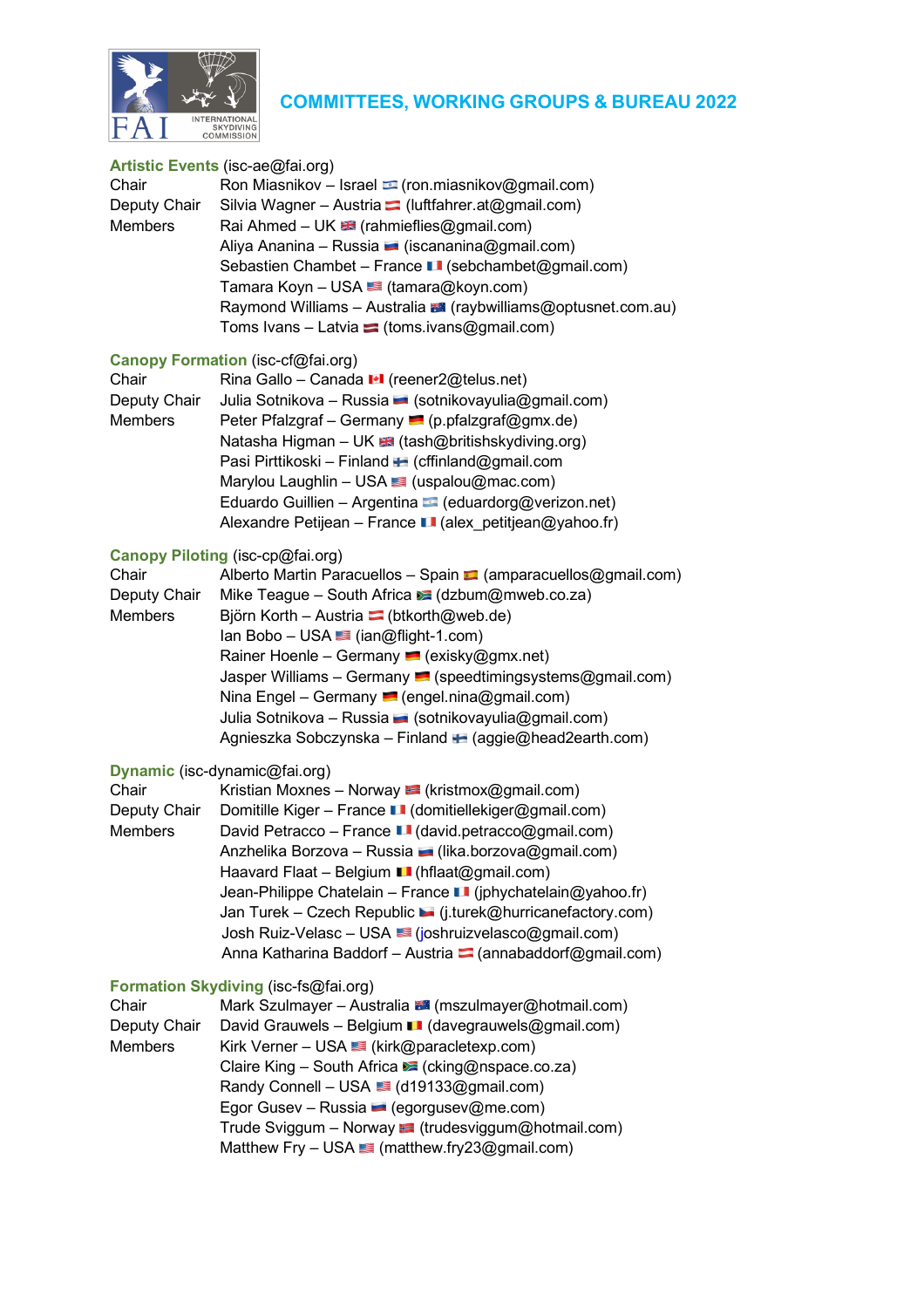# **Indoor** (isc-indoor@fai.org)

| Chair          | Sarka Ferrerova – Czech Republic • (sarka ferrerova@gmail.com)              |
|----------------|-----------------------------------------------------------------------------|
| Deputy Chair   | Anzhelika "Lika" Borzova - Russia (lika.borzova@gmail.com)                  |
| <b>Members</b> | Domitille Kiger – France ■ (domitiellekiger@gmail.com)                      |
|                | David Grauwels - Belgium ■ (davegrauwels@gmail.com)                         |
|                | Alberto Martin Paracuellos - Spain $\blacksquare$ (amparacuellos@gmail.com) |
|                | Ron Miasnikov - Israel $\blacksquare$ (ron.miasnikov@gmail.com)             |
|                | Trude Sviggum - Norway <b>:</b> (trudesviggum@hotmail.com)                  |
|                | Carolyn Teo - Singapore Carolyn@kinetic.com.sg)                             |
|                | Anne Maxwell – Spain ■ (annemaxwell1000@hotmail.com)                        |
|                |                                                                             |

# **Judges** (isc-judges@fai.org)

| Chair          | Zeljko Tanaskovic – Sweden <b>:</b> (zeljko@zeltan.org)          |
|----------------|------------------------------------------------------------------|
| Deputy Chair   | Bert Ham – The Netherlands $\blacksquare$ (bert.ham@kpn.com)     |
| <b>Members</b> | Aliya Ananina – Russia – (iscananina@gmail.com)                  |
|                | Rina Gallo – Canada III (reener2@telus.net)                      |
|                | Arnold Hohenegger - Austria <sup>-</sup> (mailbox@hohenegger.at) |
|                | Jean-Philippe Chatelain - France LI (jphychatelain@yahoo.fr)     |
|                | Claire King - South Africa Cicking@nspace.co.za)                 |

# **Para-Ski** (isc-paraski@fai.org)

| Chair          | Michael Egger - Austria $\blacksquare$ (m.egger.sbg@gmail.com)        |
|----------------|-----------------------------------------------------------------------|
| Deputy Chair   | Martin Gabla – Czech Republic $\blacksquare$ (martin.gabla@gmail.com) |
| <b>Members</b> | Henny Wiggers – The Netherlands $\Box$ (henny@parashoot.nl)           |
|                | Ulf Tingnert – Sweden $\blacksquare$ (ulf.tingnert@telia.com)         |
|                | Günter Berendt – Germany (dfv-bsr@posteo.de)                          |
|                | Gernot Rittenschober - Austria (gernot rittenschober@gmx.at)          |
|                | Kirill Tyupanov - Russia (kirill-sarov@mail.ru)                       |
|                | Mark Potapov – Russia – (markpotapov@mail.ru)                         |
|                |                                                                       |

# **Rules & Regulation**

| Chair        | Ronald Overdijk - The Netherlands <sup>-</sup> (ipcronald@gmail.com) |
|--------------|----------------------------------------------------------------------|
| Deputy Chair | Doris Merz – Switzerland $\blacksquare$ (doris@sunrise.ch)           |
| Members      | Richard "Buzz" Bennett - Canada II (buzzraf@telus.net)               |
|              | Claire King - South Africa C (cking@nspace.co.za)                    |
|              | Liam McNulty – Ireland $\blacksquare$ (liammcnulty 43@gmail.com)     |
|              | Elisabet Mikaelsson - Sweden $\blacksquare$ (ipcelisabet@gmail.com)  |
|              | James Hayhurst - USA (jameshayhurst@gmail.com)                       |
|              |                                                                      |

# **Speed Skydiving** (isc-sp@fai.org)

| Chair          | Aliya Ananina – Russia – (iscananina@gmail.com)                          |
|----------------|--------------------------------------------------------------------------|
| Deputy Chair   | Elisabet Mikaelsson – Sweden $\blacksquare$ (ipcelisabet@gmail.com)      |
| <b>Members</b> | Arnold Hohenegger - Austria $\Box$ (mailbox@hohenegger.at)               |
|                | Thomas Moritz Friess - Germany $\blacksquare$ (morrisfriess@hotmail.com) |
|                | Michael Lovemore - UK <b>66 (mlovemore@gmail.com)</b>                    |
|                | Kirill Tyupanov - Russia (kirill-sarov@mail.ru)                          |
|                | Bert Ham – The Netherlands $\equiv$ (bert.ham@kpn.com)                   |
|                | Michael Cooper - USA (michael@flysight.ca)                               |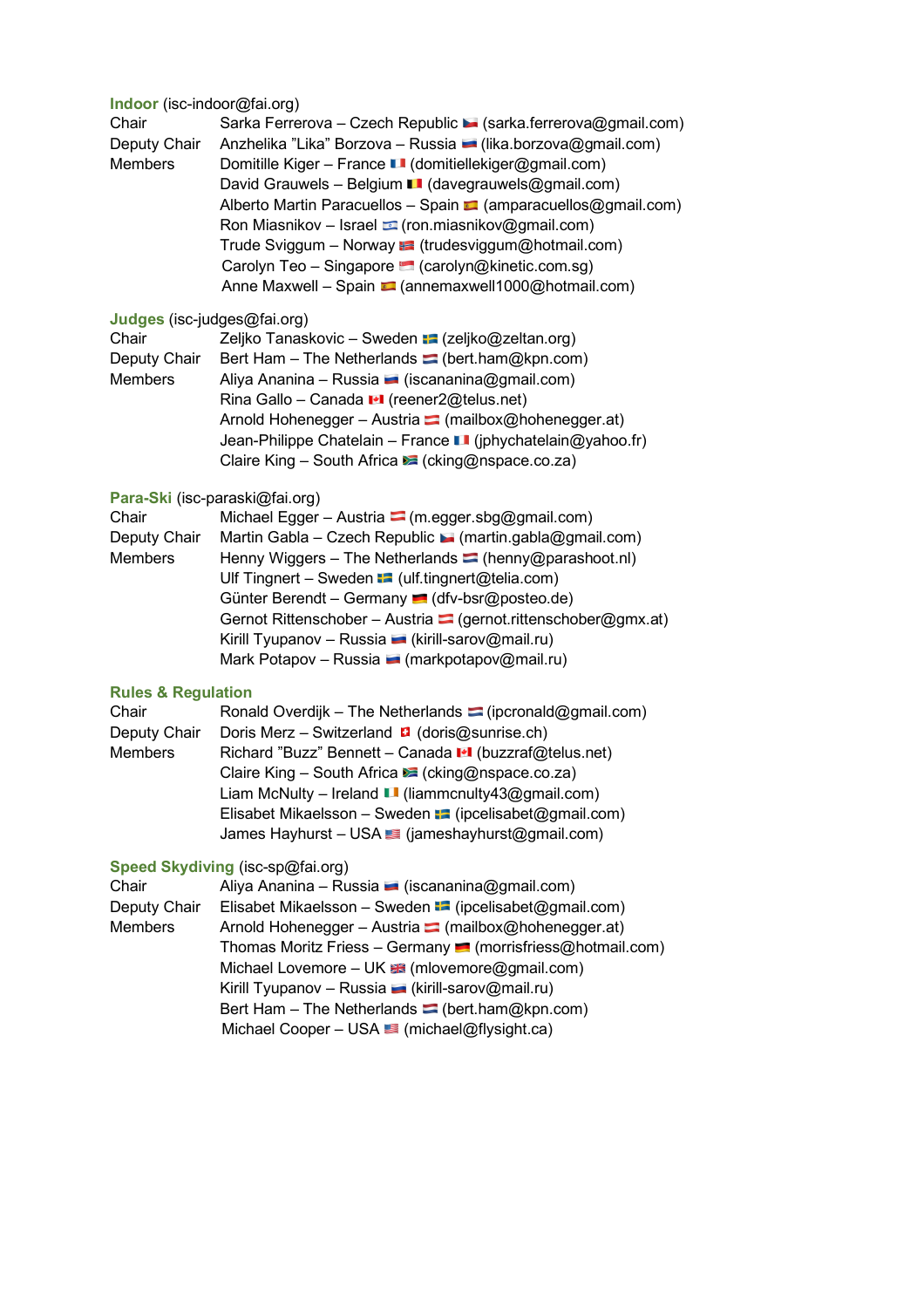# **Style & Accuracy** (isc-styleacc@fai.org)

| Chair        | Ani Stamenova - Bulgaria (info@dropzone.bg)                                |
|--------------|----------------------------------------------------------------------------|
| Deputy Chair |                                                                            |
| Members      | John Smyth – UK $\equiv$ (jjsmyth21@aol.co.uk)                             |
|              | James Hayhurst - USA (jameshayhurst@gmail.com)                             |
|              | Ulf Tingnert - Sweden $\blacksquare$ (ulf.tingnert@telia.com)              |
|              | Anton Bystrov - Belarus $\blacksquare$ (a.bystrov@tut.by)                  |
|              | Urus Ban - Slovenia $\blacksquare$ (ban971@gmail.com)                      |
|              | Nicolas Baumann - Switzerland $\blacksquare$ (nicolas baumann@hotmail.com) |
|              | Sascha Lassotta – Germany $\blacksquare$ (lasotta sascha@gmail.com)        |

# **Technical & Safety** (isc-safety@fai.org)

| Chair        | Gustavo Reyes - Argentina (greyes@paracaidismo.org.ar)                      |
|--------------|-----------------------------------------------------------------------------|
| Deputy Chair | István Sipos – Hungary $\blacksquare$ (sipos.istvan@skydive.hu)             |
| Members      | Liam McNulty – Ireland $\blacksquare$ (liammcnulty 43@gmail.com)            |
|              | Jiri Blaska – Czech Republic $\blacktriangleright$ (blaska@post.cz)         |
|              | Chang II (David) Choi - Republic of Korea (asianiaorg@gmail.com)            |
|              | Stephen Kramer - USA (coffeelover5544@gmail.com)                            |
|              | Alberto Martin Paracuellos - Spain $\blacksquare$ (amparacuellos@gmail.com) |
|              | Ralph Schusser – Germany (ralph.schusser@skypirinha.de)                     |
|              | Mark Benningan - South Africa $\geq$ (safety@para.co.za)                    |
|              |                                                                             |

# **Wingsuit** (isc-ws@fai.org)

| Chair        | Steve Hubbard - USA (shubbard@uspa.org)                          |
|--------------|------------------------------------------------------------------|
| Deputy Chair | Michael Cooper - USA (michael@flysight.ca)                       |
| Members      | Vera Asquith - Canada II (robvera@shaw.ca)                       |
|              | Mike Pennock – The Netherlands $\equiv$ (mike pennock@postnl.nl) |
|              | Sandro Böhme – Germany $\blacksquare$ (sandro.boehme@gmx.de)     |
|              | Scott Callantine - USA <a>[scottcallantine@gmail.com)</a>        |
|              | Bert Ham – The Netherlands $\Box$ (bert.ham@kpn.com)             |
|              | Sudeep Kodavati – India • (sudeepkodavati@gmail.com)             |
|              | Arvid Endler - Germany <b>1</b> (arvid 95@web.de)                |
|              |                                                                  |